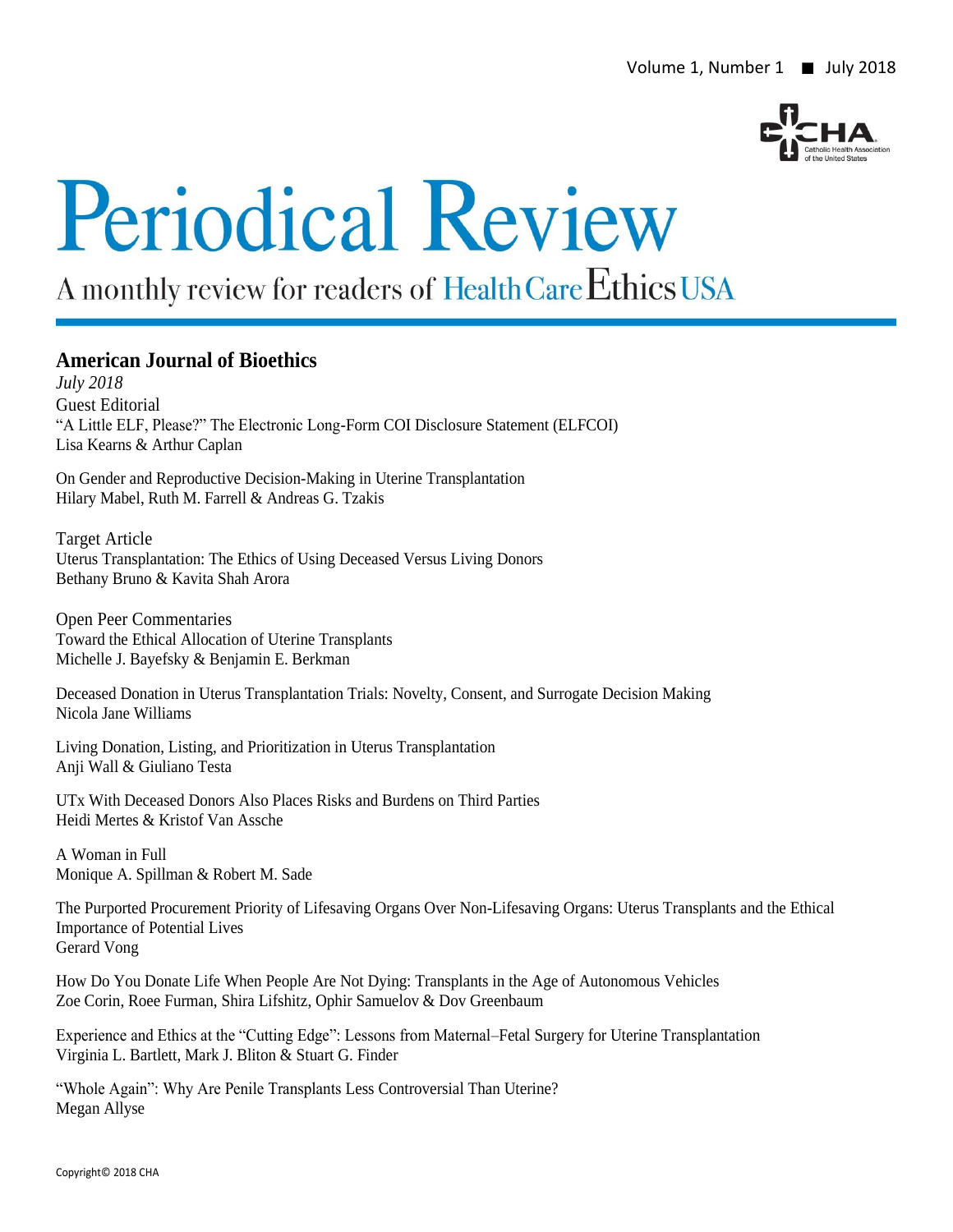Uterus Transplantation: A Step Too Far Michael E. Shapiro & Frances Rieth Ward

Allocating Uterus Transplants—Who Gets to Be a Gestational Mother? Alix Rogers

Treating Infertility with Transplantation: Theological views on whether Infertility is a Disease Aasim I. Padela & Kristel Clayville

Target Article Provider Conscientious Refusal of Abortion, Obstetrical Emergencies, and Criminal Homicide Law Lawrence Nelson

Open Peer Commentaries Being a Doctor and Being a Hospital Rosamond Rhodes & Michael Danziger

Conscience Clauses: Too Much Protection for Providers, Too Little for Patients Mark Wicclair

Blanket Bans on Therapeutic Abortion and the Responsibilities of Hospitals as Moral Communities Lois Shepherd & Mary Faith Marshall

Pregnant Women and Equitable Access to Emergency Medical Care Michael R. Ulrich

Enforcing Conscientious Objection to Abortion in Medical Emergency Circumstances: Criminal and Unethical Udo Schuklenk & Benjamin Zolf

Conscientious Refusal of Abortion in Emergency Life-Threatening Circumstances and Contested Judgments of Conscience Wojciech Ciszewski & Tomasz Żuradzki

Accommodating Conscience Without Curtailing Women's Rights, Health, and Lives William L. Allen

Provider Conscientious Refusal, Medical Malpractice, and the Right to Civil Recourse Jane A. Hartsock

Conscience as a Civil and Criminal Defense Nadia N. Sawicki

The Bioethical and Legal Implications of HHS's New Focus on Conscience and Religious Freedom Naomi Seiler & Katie Horton

Case report Is There a Duty to Warn Parents of a Cancer-Causing Genetic Mutation? Anita J. Tarzian

Case Commentaries Assessing Duty to Warn in Donated Embryos Megan Allyse & Laura Rust

Disclosure of Genetic Risk: When Genetic Relatives Are Not Family Members Jazmine L. Gabriel & Jane Jankowski

Duty to Warn in the Era of Next Generation Sequencing Alicia Latham Schwark & Michael F. Walsh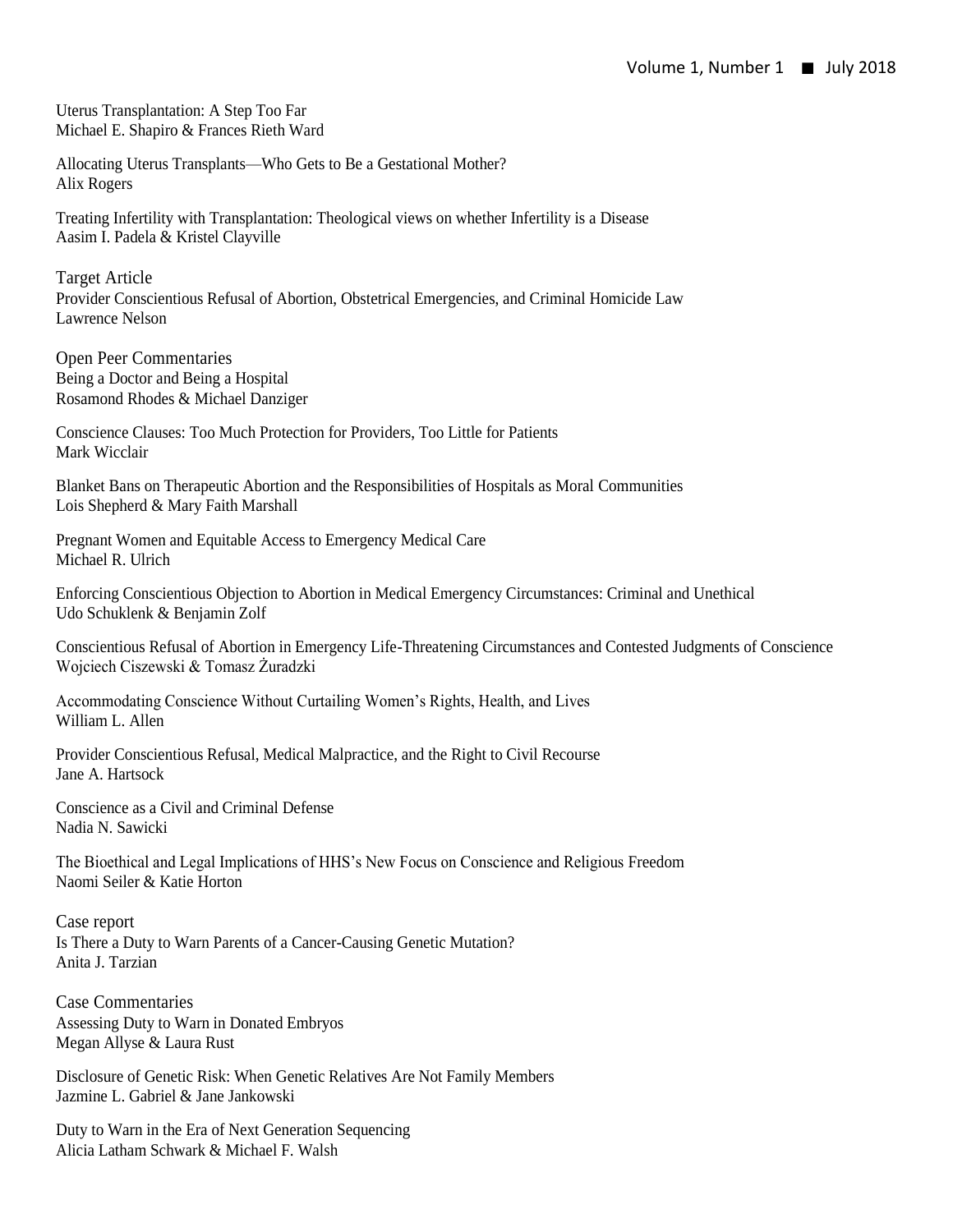Case Report Obesity, Pressure Ulcers, and Family Enablers Jeffrey P. Spike

Case Commentaries Complex Obesity: Multifactorial Etiologies and Multifaceted Responses Casey Jo Humbyrd

Forced Calorie Restrictions in the Clinical Setting Lisa Anderson-Shaw

Challenges of Obesity Treatment: The Question of Decisional Capacity Tamara R. Maginot & Kyung Rhee

Correspondence Response to Open Peer Commentaries on "Performance-Enhancing Drugs, Sport, and the Ideal of Natural Athletic Performance" Sigmund Loland

Book Review Review of David Benatar, The Human Predicament: A Candid Guide to Life's Biggest Questions Ema Sullivan-Bissett

#### **Ethics & Medics**

*July 2018* Chaplain "DOs and DON'Ts" on Organ Donation Jozef Zalot

Responsible Research on Medical Marijuana Kevin F. Tulipana, Kathleen Wilson and Caroline Walker

## **Health Affairs**

*July 2018* From the Editor-In-Chief Chronic Care, Prescription Drugs, And More Alan R. Weil

Chronic Care Interruptions in Private Health Insurance and Outcomes in Adults with Type 1 Diabetes: A Longitudinal Study Mary A. M. Rogers, Joyce M. Lee, Renuka Tipirneni, Tanima Banerjee, and Catherine Kim

Population Health and Economic Impacts of Reaching Chronic Hepatitis B Diagnosis and Treatment Targets in the US Mehlika Toy, David W. Hutton, and Samuel So

Pharmaceuticals & Medical Technology Specialty Drug Coverage Varies Across Commercial Health Plans in the US James D. Chambers, David D. Kim, Elle F. Pope, and Others

Growing Number of Unsubsidized Part D Beneficiaries with Catastrophic Spending Suggests Need for an Out-Of-Pocket Cap Erin Trish, Jianhui Xu, and Geoffrey Joyce

Value-Based Insurance Design Improves Medication Adherence Without an Increase in Total Health Care Spending Rajender Agarwal, Ashutosh Gupta, and A. Mark Fendrick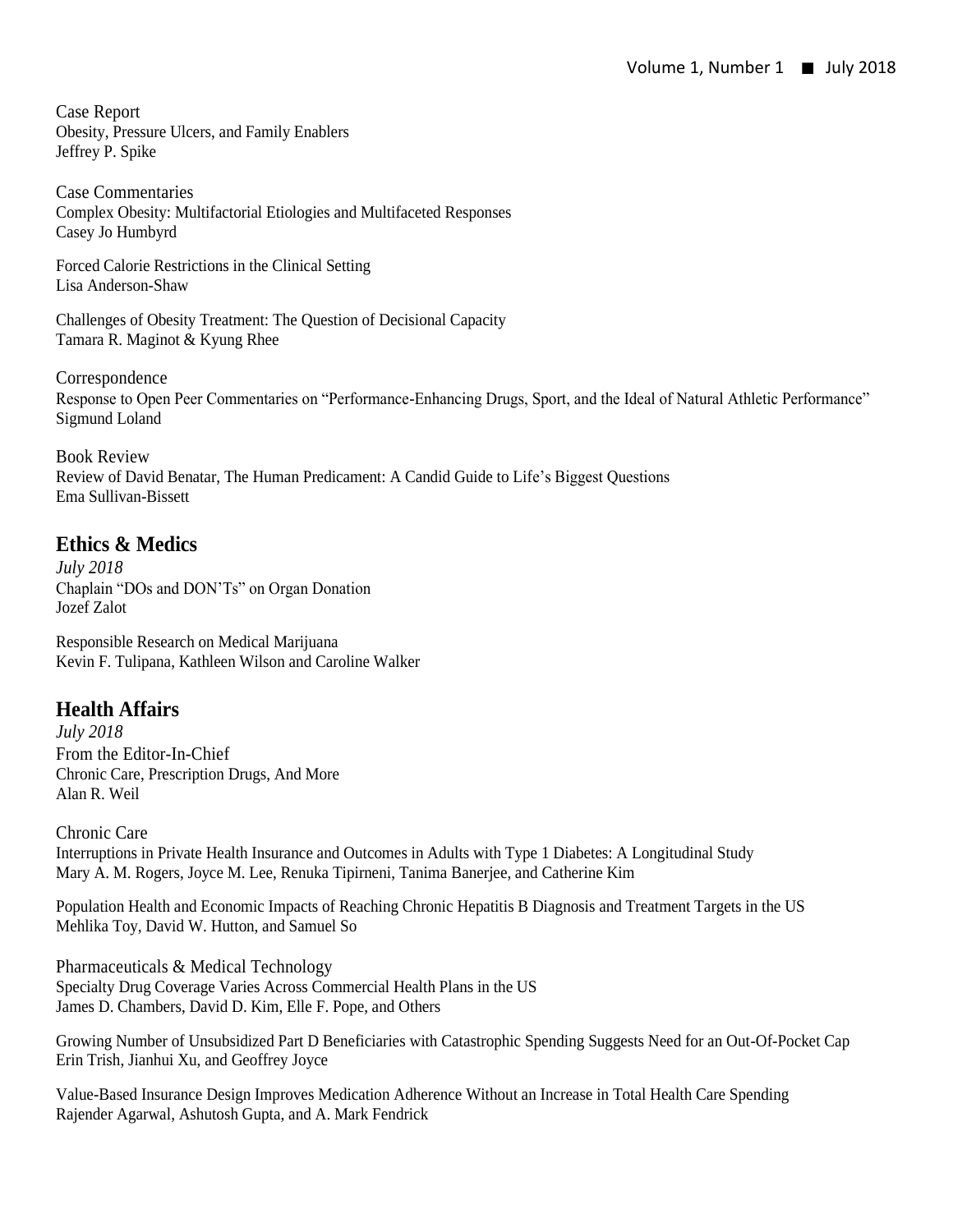Medicare

Impact of Risk Adjustment for Socioeconomic Status on Medicare Advantage Plan Quality Rankings Shayla N. M. Durfey, Amy J. H. Kind, Roee Gutman, Kristina Monteiro, and Others

Financing Medicare Into the Future: Premium Support Fails the Risk-Bearing Test Sherry A. Glied

The Practice of Medicine Physician Perspectives in Year 1 Of MACRA and its Merit-Based Payment System: A National Survey Joshua M. Liao, Judy A. Shea, Arlene Weissman, and Amol S. Navathe

Medicaid

Physicians' Participation in Medicaid Increased Only Slightly Following Expansion Hannah T. Neprash, Anna Zink, Joshua Gray, and Katherine Hempstead

No Association Found Between the Medicaid Primary Care Fee Bump and Physician-Reported Participation in Medicaid Sandra L. Decker

New Approaches in Medicaid: Work Requirements, Health Savings Accounts, And Health Care Access Benjamin D. Sommers, Carrie E. Fry, Robert J. Blendon, and Arnold M. Epstein

Hospitals

Per Visit Emergency Department Expenditures by Insurance Type, 1996–2015 Jonathan Yun, Kathryn Oehlman, and Michael Johansen

Is Inpatient Volume or Emergency Department Crowding A Greater Driver of Ambulance Diversion? Renee Y. Hsia, Nandita Sarkar, and Yu-Chu Shen

Markets

Hospital-Physician Consolidation Accelerated in The Past Decade in Cardiology, Oncology Sayeh S. Nikpay, Michael R. Richards, and David Penson

Health Information Technology Electronic Health Records Associated with Lower Hospital Mortality After Systems Have Time to Mature Sunny C. Lin, Ashish K. Jha, and Julia Adler-Milstein

Considering Health Spending Factors Contributing to Geographic Variation in End-Of-Life Expenditures for Cancer Patients Nancy L. Keating, Haiden A. Huskamp, Elena Kouri, Deborah Schrag, and Others

Grantwatch: Health Equity Funders Support the Health Care Safety Net

Affordable Care Act Why Did Employer Coverage Fall in Massachusetts After The ACA? Potential Consequences of a Changing Employer Mandate Benjamin D. Sommers, Mark Shepard, and Katherine Hempstead

Behavioral Health Care Behavioral Health Coverage in The Individual Market Increased After ACA Parity Requirements Alexander J. Cowell, Shivaani Prakash, Emily Jones, Alan Barnosky, and Brendan Wedehase

Health Equity Transgender and Cisgender US Veterans Have Few Health Differences Janelle Downing, Kerith Conron, Jody L. Herman, and John R. Blosnich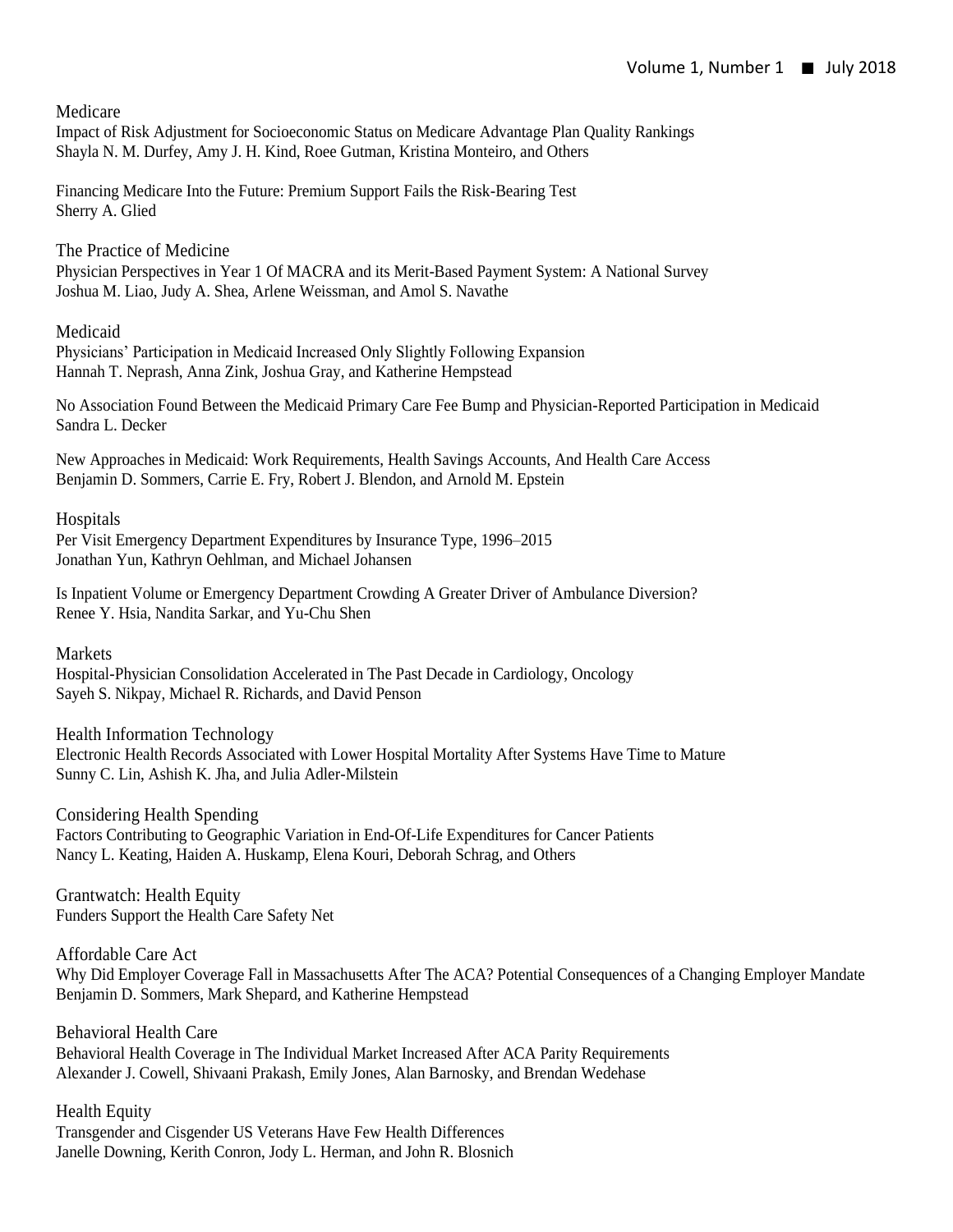Global Health Policy Membership in Seguro Popular in Mexico Linked to A Small Reduction In Catastrophic Health Expenditure Zlatko Nikoloski, and Elias Mossialos

Narrative Matters: Quality of Care Complicated: Medical Missteps Are Not Inevitable Ilana R. Yurkiewicz

#### **Journal of the American Medical Association**

*July 3, 2018* Viewpoint Resolving the Productivity Paradox of Health Information Technology: A Time for Optimism Robert M. Wachter, MD; Michael D. Howell, MD, MPH

Big Data and Predictive Analytics: Recalibrating Expectations Nilay D. Shah, PhD; Ewout W. Steyerberg, PhD; David M. Kent, MD, MS

Supporting the Next Generation of Biomedical Researchers Ron Daniels, JD, LLM; Victor Dzau, MD

Preparing Physician-Scientists for an Evolving Research Ecosystem Matthew E. Hirschtritt, MD, MPH; Penny M. Heaton, MD; Thomas R. Insel, MD

A Piece of My Mind A 30-Mile-per-Hour Headwind Val C. Sheffield, MD, PhD

Editorial

Replacing the Pap Test with Screening Based on Human Papillomavirus Assays L. Stewart Massad, MD

Revisiting NPH Insulin for Type 2 Diabetes: Is a Step Back the Path Forward? Matthew J. Crowley, MD, MHS; Matthew L. Maciejewski, PhD

US Department of Justice Investigations of Implantable Cardioverter-Defibrillators and Quality Improvement in Health Care Paul A. Heidenreich, MD, MS

Original Investigation

Effect of Screening with Primary Cervical HPV Testing vs Cytology Testing on High-grade Cervical Intraepithelial Neoplasia at 48 Months: The HPV FOCAL Randomized Clinical Trial Gina Suzanne Ogilvie, MD, FCFP, DrPH; Dirk van Niekerk, MB, ChB, Mmed, FFPath, LMCC, FRCPC; Mel Krajden, MD, FRCPC; et al.

Association of Initiation of Basal Insulin Analogs vs Neutral Protamine Hagedorn Insulin with Hypoglycemia-Related Emergency Department Visits or Hospital Admissions and with Glycemic Control in Patients with Type 2 Diabetes Kasia J. Lipska, MD, MHS; Melissa M. Parker, MS; Howard H. Moffet, MPH; et al.

Association of the US Department of Justice Investigation of Implantable Cardioverter-Defibrillators and Devices Not Meeting the Medicare National Coverage Determination, 2007-2015 Nihar R. Desai, MD, MPH; Paul M. Bourdillon, BA; Craig S. Parzynski, MS; et al.

Review

Management Considerations in Infective Endocarditis: A Review Andrew Wang, MD; Jeffrey G. Gaca, MD; Vivian H. Chu, MD, MHS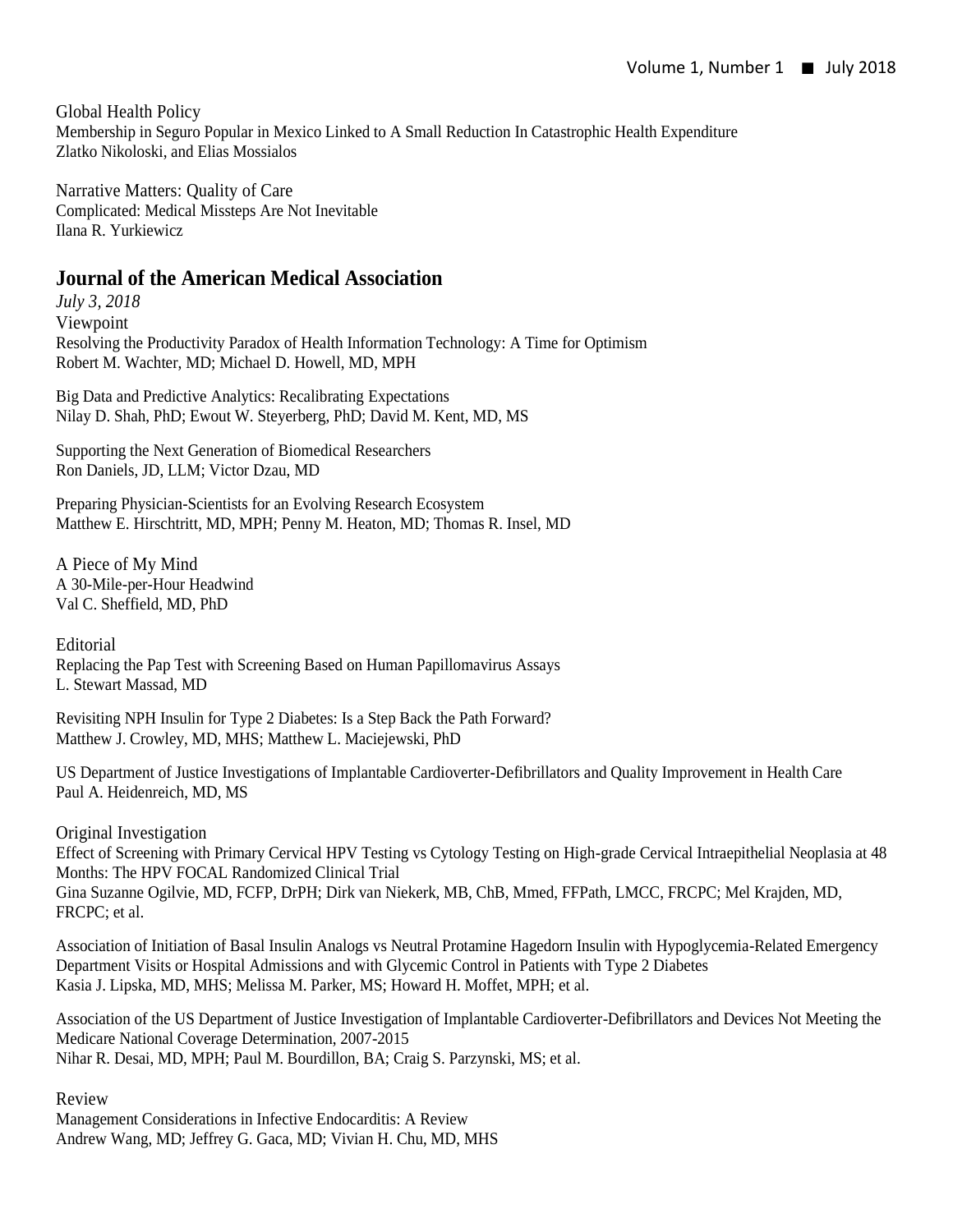The JAMA Forum Housing as a Step to Better Health Stuart M. Butler, PhD

JAMA Guide to Statistics and Methods Odds Ratios—Current Best Practice and Use Edward C. Norton, PhD; Bryan E. Dowd, PhD; Matthew L. Maciejewski, PhD

JAMA Clinical Guidelines Synopsis Management of Patients with Acute Lower Gastrointestinal Tract Bleeding Neil Sengupta, MD; Adam S. Cifu, MD

Research Letter Maternal Type 1 Diabetes and Risk of Autism in Offspring Anny H. Xiang, PhD; Xinhui Wang, PhD; Mayra P. Martinez, MPH; et al.

Comment & Response Professional Football Participation and Mortality Conflicts of Interest in Nutrition Research Moral Dilemmas for Physicians Treating Terminal Patients

Medical News & Perspectives Adam Gazzaley, MD, PhD: Developing Prescribable Video Games Why Merkel Cell Cancer Is Garnering More Attention

Bench to Bedside New Genetic Links to Depression May Pave the Way for Novel Treatment Strategies

News from the Food and Drug Administration New Relief for Ulcerative Colitis First Artificial Iris Ok'd Diagnosing Fractures With AI

The Arts and Medicine Musical Chairs: Using Wheelchair Ballroom Dance in Disability Education Nicole Agaronnik

Poetry and Medicine The Hypnotist Jack Coulehan, MD

JAMA Revisited The Sin of Treating Symptoms

JAMA Patient Page Endocarditis Vivian H. Chu, MD, MHS

*July 10, 2018* Viewpoint Helping to End Addiction Over the Long-term: The Research Plan for the NIH HEAL Initiative Francis S. Collins, MD, PhD; Walter J. Koroshetz, MD; Nora D. Volkow, MD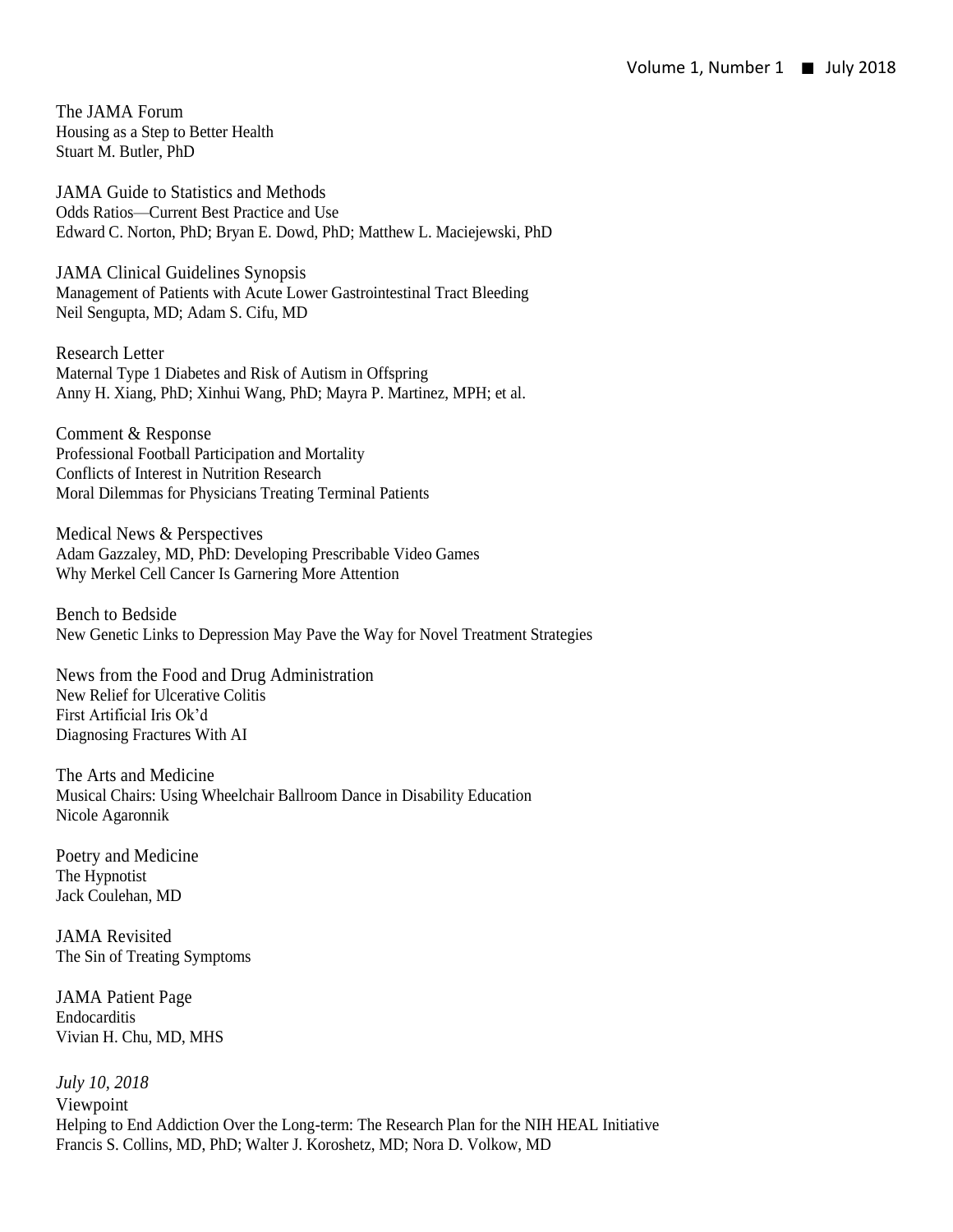The Philip Morris International–Funded Foundation for a Smoke-Free World Howard K. Koh, MD, MPH; Alan C. Geller, MPH, RN

Transition to the ICD-10 in the United States: An Emerging Data Chasm Rohan Khera, MD; Karen B. Dorsey, MD, PhD; Harlan M. Krumholz, MD, SM

Editorial

Evaluating Health Technology Through Pragmatic Trials: Novel Approaches to Generate High-Quality Evidence Eric D. Peterson, MD, MPH; Robert A. Harrington, MD

Screening for Atrial Fibrillation with a Wearable Device Benjamin A. Steinberg, MD, MHS; Jonathan P. Piccini, MD, MHS

Intravenous Alteplase for Mild Nondisabling Acute Ischemic Stroke: A Bridge Too Far? William J. Powers, MD

Ankle-Brachial Index Screening and Improving Peripheral Artery Disease Detection and Outcomes Mary M. McDermott, MD; Michael H. Criqui, MD, MPH

A Piece of My Mind On Breaking Bad News Walter Klyce, BA

US Preventive Services Task Force

Recommendation Statement: Screening for Peripheral Artery Disease and Cardiovascular Disease Risk Assessment with the Ankle-Brachial Index US Preventive Services Task Force

Evidence Report- Screening for Peripheral Artery Disease Using the Ankle-Brachial Index: Updated Evidence Report and Systematic Review Janelle M. Guirguis-Blake, MD; Corinne V. Evans, MPP; Nadia Redmond, MSPH; et al.

Original Investigation Effect of a Home-Based Wearable Continuous ECG Monitoring Patch on Detection of Undiagnosed Atrial Fibrillation: The mSToPS Randomized Clinical Trial Steven R. Steinhubl, MD; Jill Waalen, MD, MPH; Alison M. Edwards, MStat; et al.

Effect of Alteplase vs Aspirin on Functional Outcome for Patients with Acute Ischemic Stroke and Minor Nondisabling Neurologic Deficits: The PRISMS Randomized Clinical Trial Pooja Khatri, MD, MSc; Dawn O. Kleindorfer, MD; Thomas Devlin, MD; et al.

Effect of Acupuncture vs Sham Acupuncture or Waitlist Control on Joint Pain Related to Aromatase Inhibitors Among Women with Early-Stage Breast Cancer: A Randomized Clinical Trial Dawn L. Hershman, MD, MS; Joseph M. Unger, PhD, MS; Heather Greenlee, ND, PhD; et al.

JAMA Clinical Challenge Progressive Weakness and Memory Impairment in a Middle-aged Man Ersilia M. DeFilippis, MD; Alec Petersen, MD; Maria A. Yialamas, MD

Research Letter Testosterone Prescribing in the United States, 2002-2016 Jacques Baillargeon, PhD; Yong-Fang Kuo, PhD; Jordan R. Westra, MPH; et al.

Comment & Response Low-Fat vs Low-Carbohydrate Diets and Weight Loss Importance of Intelligence and Emotional Intelligence for Physicians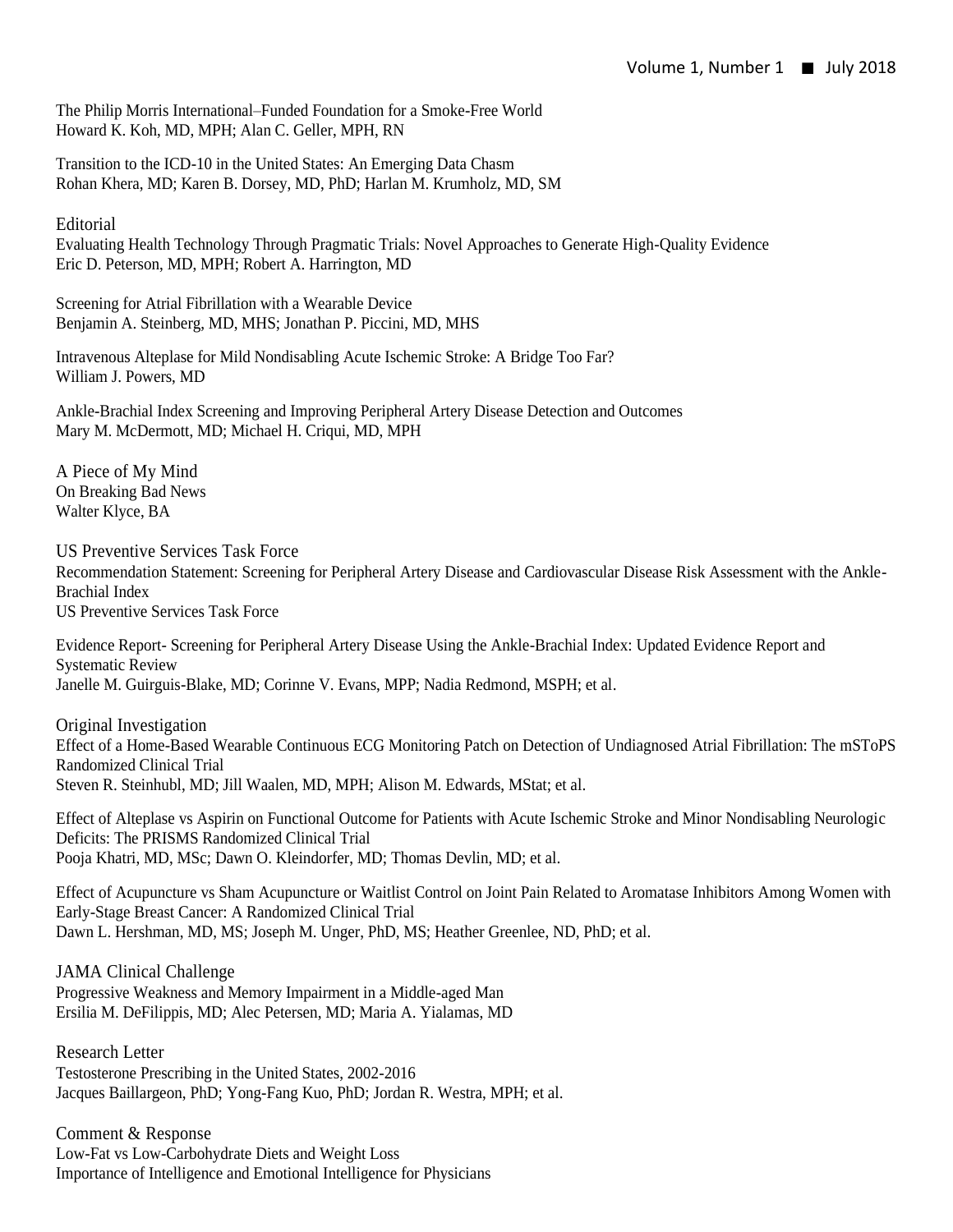Medical News & Perspectives New Foundation Revives Debate About Health Research Funded by Big Tobacco Rita Rubin, MA

The JAMA Forum New Ebola Outbreak in Africa Is a Major Test for the WHO Lawrence O. Gostin, JD

Biotech Innovations Oral Sodium Sensor for Hypertension Management Immunotherapy Leads to Complete Regression in Late-Stage Breast Cancer

Poetry and Medicine Too small, too soon Jonathan Starke, MD

News from the Centers for Disease Control and Prevention Pool-Related Infections Stroke Rehab Lacking

JAMA Revisited Current Comment: The Hen and Her Imitators

JAMA Patient Page Screening for Peripheral Artery Disease with Ankle-Brachial Index Jill Jin, MD, MPH

*July 17, 2018* Viewpoint How HIPAA Harms Care, and How to Stop It Donald M. Berwick, MD, MPP; Martha E. Gaines, JD, LLM

HIPAA and Protecting Health Information in the 21st Century I. Glenn Cohen, JD; Michelle M. Mello, JD, PhD

Health Data and Privacy in the Digital Era Lawrence O. Gostin, JD; Sam F. Halabi, JD, MPhil; Kumanan Wilson, MD, MSc

A Piece of My Mind And Still We Believed Rebekah Mannix, MD, MPH

**Editorial** Bridging the Evidence-to-Practice Gap in Stroke Care Michael D. Hill, MD, MSc; Noreen Kamal, PhD; Thomas Jeerakathil, MD, MSc

Digital Media and Symptoms of Attention-Deficit/Hyperactivity Disorder in Adolescents Jenny Radesky, MD

The Status of End-of-Life Care in the United States: The Glass Is Half Full Ezekiel J. Emanuel, MD, PhD

USPSTF Recommendations for Assessment of Cardiovascular Risk with Nontraditional Risk Factors: Finding the Right Tests for the Right Patients John T. Wilkins, MD, MS; Donald M. Lloyd-Jones, MD, ScM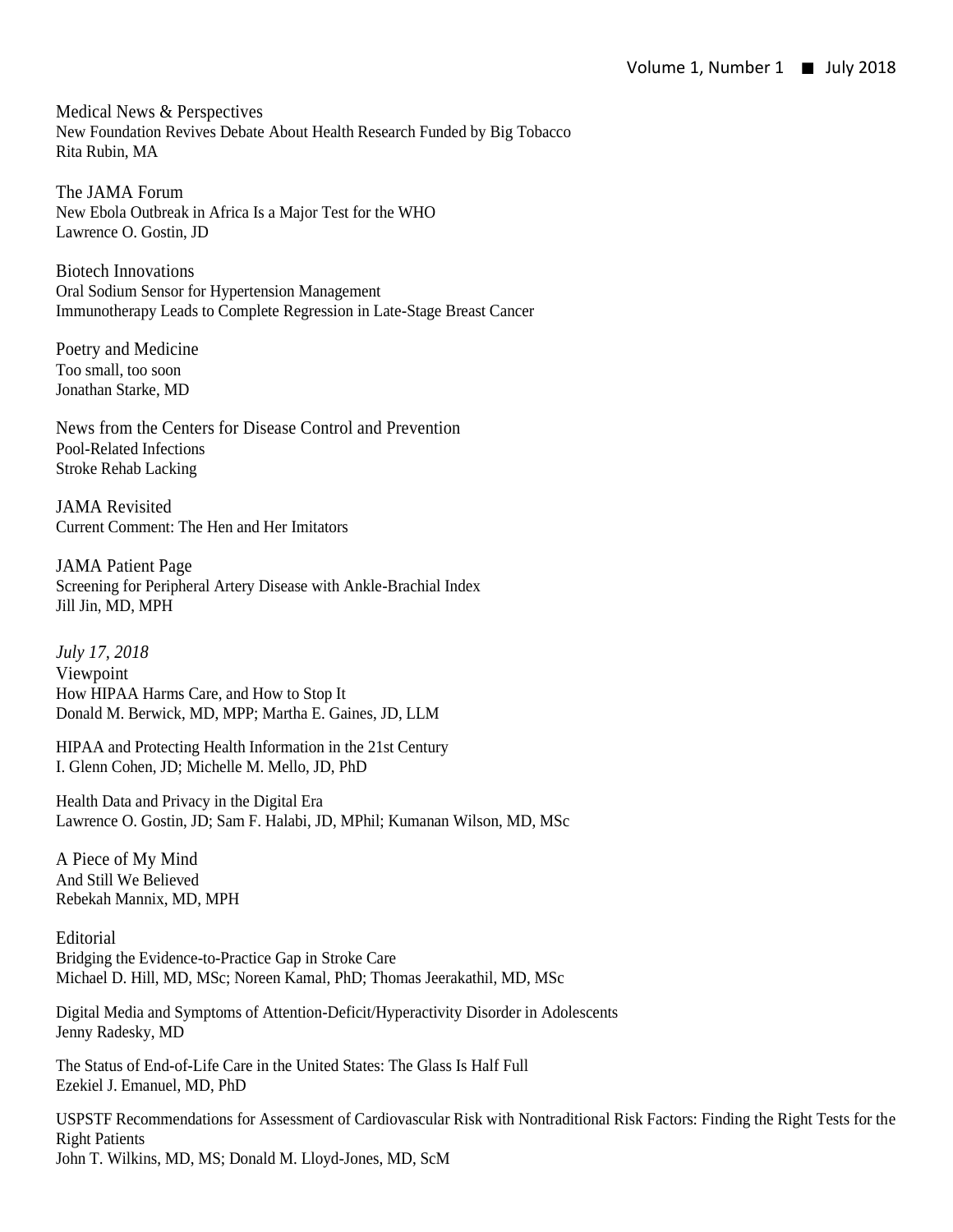Original Investigation

Effect of a Multifaceted Quality Improvement Intervention on Hospital Personnel Adherence to Performance Measures in Patients with Acute Ischemic Stroke in China: A Randomized Clinical Trial Yilong Wang, MD, PhD; Zixiao Li, MD, PhD; Xingquan Zhao, MD, PhD; et al.

Association of Digital Media Use with Subsequent Symptoms of Attention-Deficit/Hyperactivity Disorder Among Adolescents Chaelin K. Ra, MPH; Junhan Cho, PhD; Matthew D. Stone, BA; et al.

Caring for the Critically Ill Patient: Site of Death, Place of Care, and Health Care Transitions Among US Medicare Beneficiaries, 2000-2015

Joan M. Teno, MD, MS; Pedro Gozalo, PhD; Amal N. Trivedi, MD, MPH; et al.

US Preventive Services Task Force Risk Assessment for Cardiovascular Disease with Nontraditional Risk Factors: US Preventive Services Task Force Recommendation Statement

US Preventive Services Task Force

Evidence Report: Nontraditional Risk Factors in Cardiovascular Disease Risk Assessment: Updated Evidence Report and Systematic Review for the US Preventive Services Task Force Jennifer S. Lin, MD, MCR; Corinne V. Evans, MPP; Eric Johnson, PhD; et al.

JAMA Diagnostic Test Interpretation Carcinoembryonic Antigen for Diagnosis of Colorectal Cancer Recurrence Stephanie S. Kim, MD; Timothy R. Donahue, MD; Mark D. Girgis, MD

Research Letter Clinical Trial Evidence Supporting FDA Approval of Drugs Granted Breakthrough Therapy Designation Jeremy Puthumana, MS; Joshua D. Wallach, PhD, MS; Joseph S. Ross, MD, MHS

Comment & Response Prophylactic Haloperidol for Critically Ill Adults Diagnosis and Treatment of Acute Respiratory Distress Syndrome Off-label Use of Medications

Medical News & Perspectives "Is There a Doctor on the Plane?" What's the Best Way to Treat Normal-Weight People with Metabolic Abnormalities?

The JAMA Forum The Risks and Benefits of Expedited Drug Reviews Rebecca Voelker, MSJ

Austin B. Frakt, PhD Rebecca Voelker, MSJ

Global Health Efforts to Address Snakebite M.J. Friedrich

Global Temperature Affects Dengue M.J. Friedrich

Older People with Disabilities Overlooked in Humanitarian Response M.J. Friedrich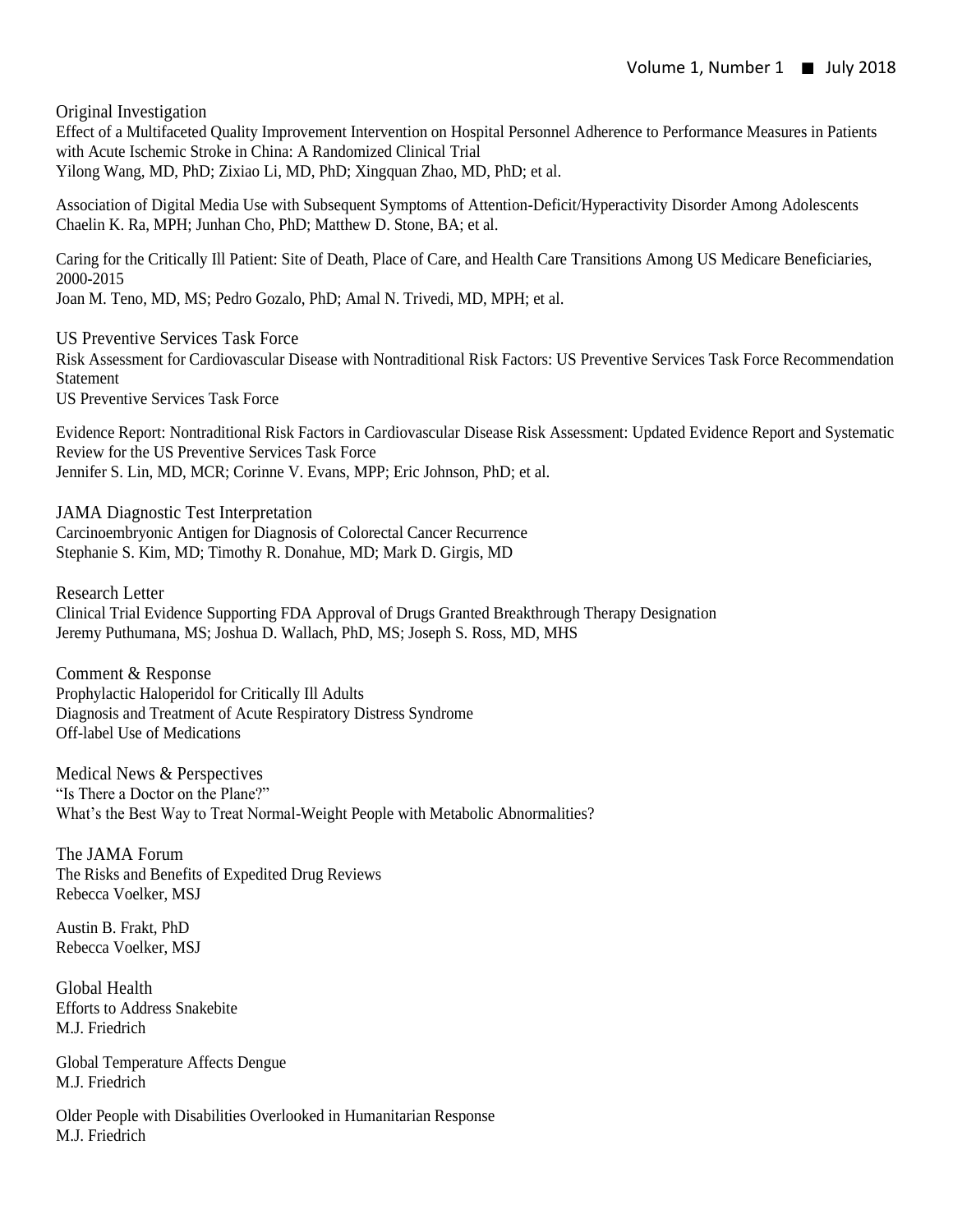News from the Food and Drug Administration FDA Prods "Clean Meat" Discussion Rebecca Voelker, MSJ

Caffeine Supplement Warning Rebecca Voelker, MSJ

Generic for Opioid Use Disorder Rebecca Voelker, MSJ

Poetry and Medicine Shadow Children Jack Coulehan, MD

JAMA Revisited Relation of Education to Preventive Medicine

JAMA Patient Page Risk Assessment for Cardiovascular Disease with Nontraditional Risk Factors Jill Jin, MD, MPH

*July 24/31, 2018* Viewpoint The 50-Year Legacy of the Harvard Report on Brain Death Robert D. Truog, MD, MA; Thaddeus Mason Pope, JD, PhD; David S. Jones, MD, PhD

FDA Regulation of Mobile Medical Apps Jeffrey Shuren, MD, JD; Bakul Patel, MS, MBA; Scott Gottlieb, MD

The Importance of Oral Health in Comprehensive Health Care Janice S. Lee, DDS, MD, MS; Martha J. Somerman, DDS, PhD

Potential Policy Approaches to Address Diet-Related Diseases Michael F. Jacobson, PhD; James Krieger, MD, MPH; Kelly D. Brownell, PhD

A Piece of My Mind Beyond Burnout Catherine A. Humikowski, MD

Editorial Bundled Strategies for the Care of Children with Presumed Sepsis Robert J. Vinci, MD; Elliot Melendez, MD

2018 IAS-USA Recommendations for the Use of Antiretroviral Therapy for HIV: Building on Decades of Progress James Riddell IV, MD

Original Investigation Effect of Escitalopram vs Placebo Treatment for Depression on Long-term Cardiac Outcomes in Patients with Acute Coronary Syndrome: A Randomized Clinical Trial Jae-Min Kim, MD, PhD; Robert Stewart, MD, FRCPsych; Yong-Seong Lee, MD, MSc; et al.

Association Between the New York Sepsis Care Mandate and In-Hospital Mortality for Pediatric Sepsis Idris V. R. Evans, MD, MSc; Gary S. Phillips, MAS; Elizabeth R. Alpern, MD, MSCE; et al.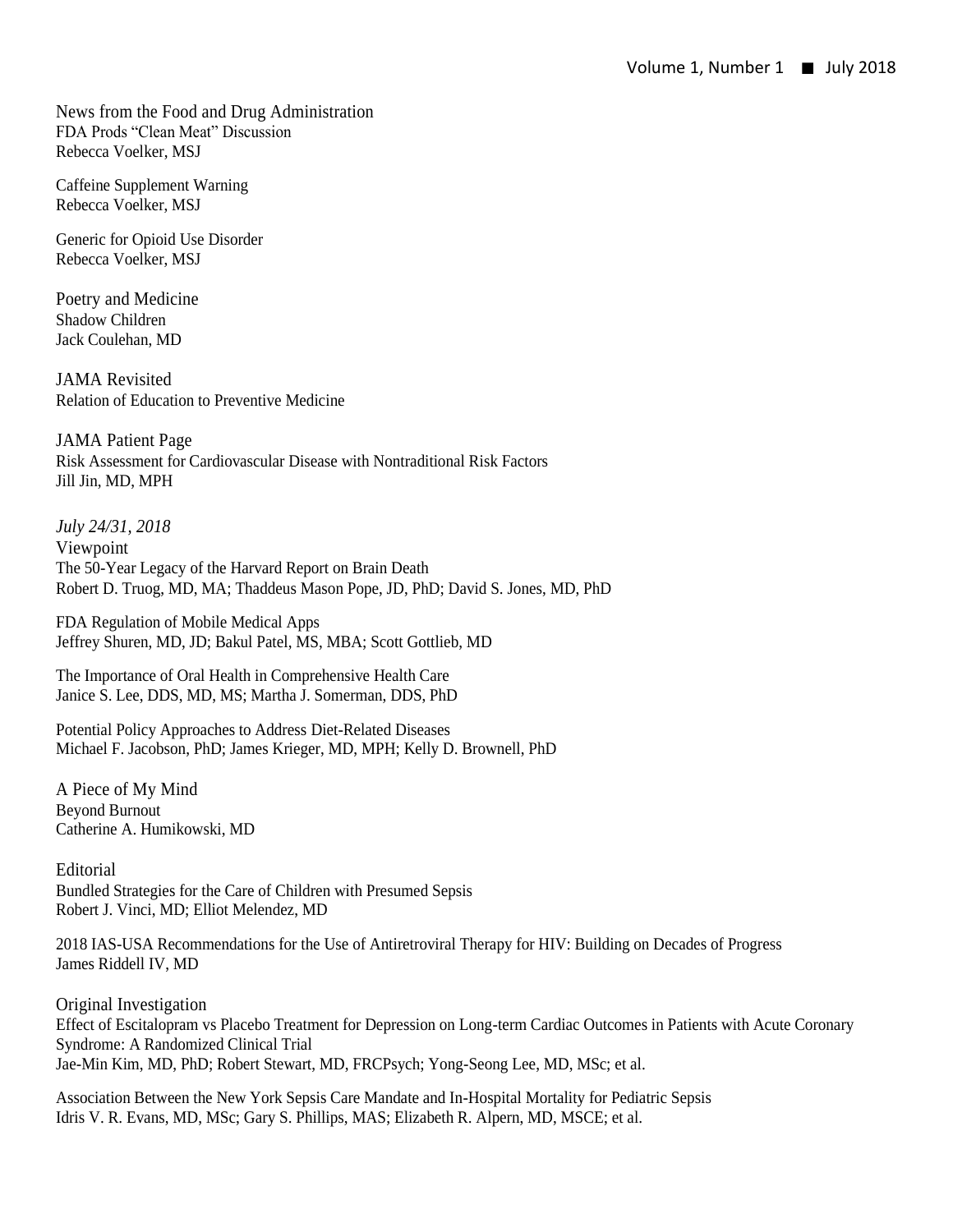Preliminary Communication Effect of In-Bed Leg Cycling and Electrical Stimulation of the Quadriceps on Global Muscle Strength in Critically Ill Adults: A Randomized Clinical Trial Guillaume Fossat, PT; Florian Baudin, PT; Léa Courtes, PT; et al.

From the Medical Letter on Drugs and Therapeutics Andexxa—An Antidote for Apixaban and Rivaroxaban

Special Communication Antiretroviral Drugs for Treatment and Prevention of HIV Infection in Adults2018 Recommendations of the International Antiviral Society–USA Panel Michael S. Saag, MD; Constance A. Benson, MD; Rajesh T. Gandhi, MD; et al.

JAMA Insights Clinical Update: Long-acting Reversible Contraception—Highly Efficacious, Safe, and Underutilized Justine P. Wu, MD, MPH; Michelle H. Moniz, MD, MSc; Allison N. Ursu, MD

Research Letter Participation in a Voluntary Bundled Payment Program by Organizations Providing Care After an Acute Hospitalization A. Jay Holmgren, MHI; Julia Adler-Milstein, PhD; Lena M. Chen, MD, MS

Comment & Response Optimal Treatment for High-Risk Prostate Cancer Procalcitonin to Guide Antibiotic Decisions Contact Precautions to Prevent Pathogen Transmission Inconsistent Reporting of Potential Conflicts of Interest

Medical News & Perspectives Anthony Fauci, MD: Working to End HIV/AIDS Jennifer Abbasi

The JAMA Forum Prognosis Is Guarded for California's "Patient's Right to Know Act" Eli Y. Adashi, MD, MS

Clinical Trials Update Exercise and Cognitive Decline in Dementia Home Visits Boost School Readiness Cash Incentives Most Effective for Smoking Cessation Brain Marker Predicts Depression Outcomes Many Women with Early Breast Cancer May Not Need Chemotherapy

Health Agencies Update Hospital-Acquired Conditions Declining Identifying Medicare Beneficiaries at Risk of Harm from Opioids Red Meat Allergy Associated with Coronary Artery Plaque

News from the Centers for Disease Control and Prevention Teen Sex, Drug Use Decline Teens Shift to Electronic Cigarettes

Poetry and Medicine The Garden at Age 70 Jerome W. Freeman, MD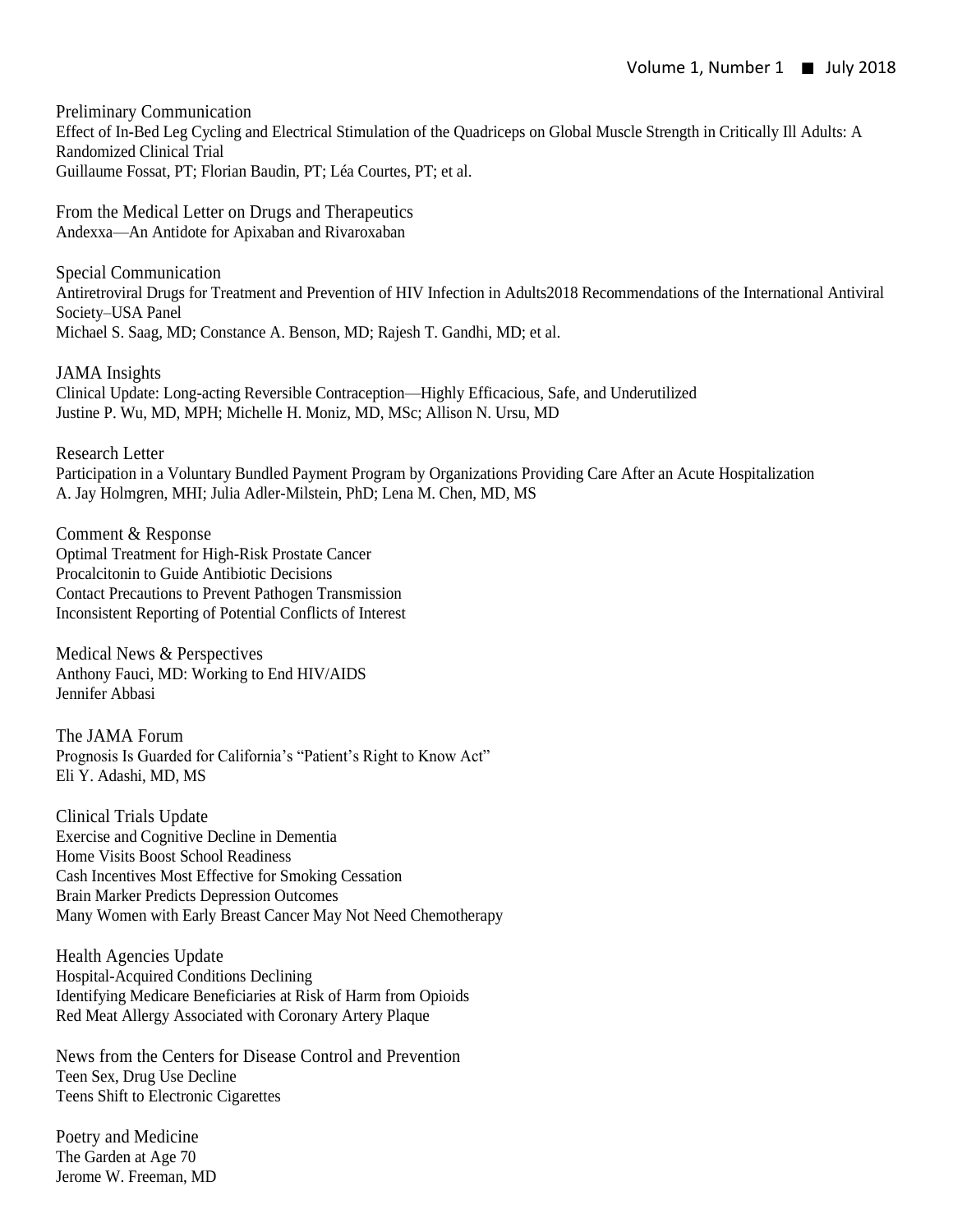JAMA Revisited The Hygiene of Music

JAMA Patient Page Shingles Vaccination Jill Jin, MD, MPH

#### **L'Osservatore Romano**

*July 6, 2018* The only thing that counts is the mission: Ordinary Public Consistory for the creation of fourteen new Cardinals

Vitality and openness Giovanni Maria Vian

Pilgrimage of Peace and Unity: At the Angelus looking ahead of Bari

Irrevocable dignity of the human person: To the General Assembly of the Pontifical Academy for Life

A reminder for Christians: Patriarch Bartholomew's message on the Solemnity of Saints Peter and Paul

To Bari in solidarity with the Middle East: Ecumenical prayer meeting on 7 July

At the Consistory: Blessed by Francis and Benedict

Not an award but service: Patriarch Sako's greeting on behalf of the new Cardinals

Glory is inseparable from the Cross: Francis consigns the Pallia to 28 Metropolitan Archbishops

The New Cardinals

*July 13, 2018* A weight on the conscience of nations: On ecumenical day of prayer in Bari, the Pope denounces violence in the Middle East

The roots of our souls Giovanni Mamria Vian

Catholic Bishops and clergy attacked in Nicaraguan Church

Pope prays for victims of Japan floods

Cardinal Tauran passes away: President of the Pontifical Council for Interreligious Dialogue and Camerlengo

Listen to the cry of children: In Bari the Pontiff's appeal for peace in the Middle East

East and West united in prayer for peace

The indifference that kills: Introductory words at Prayer Meeting

Look beyond the stars: To participants in the Vatican Observatory's summer course

Safeguarding seafarers and oceans: Cardinal Turkson's Message of Sea Sunday

Solidarity is the only response: Mass for Migrants marking fifth anniversary of the Holy Father's visit to Lampedusa

Christians united for peace in the Middle East: At the Angelus the Pope recalls the ecumenical day in Bari

*July 20, 2018*

A thousand roads to Rome: Pope to meet young people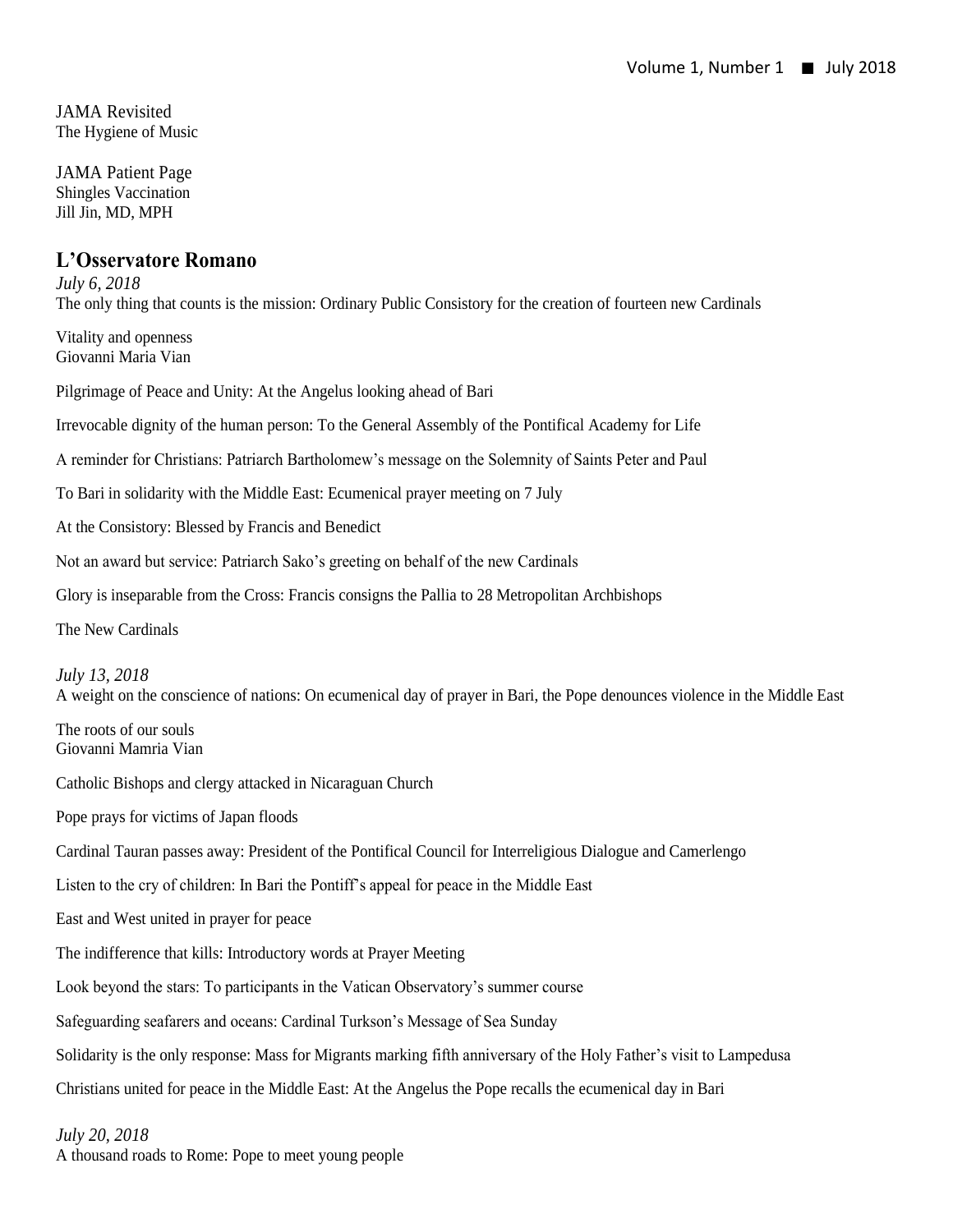Nunzio, Sulprizio to be canonized on 14 October: With Montini, Romero, two priests and two sisters

Modesty and poverty are the missionary style: At the Angelus the Pope explains that evangelizers are neither managers nor celebrities on tour

Promulgation of Decrees: Congregation for the Causes of Saints

The cry of suffering in the Middle East: To participants of the ROACO Plenary Assembly Identity and vocation of the Holy City: Pope's appeal for Jerusalem at audience with ROACO

The desperate cries of the earth: On the third anniversary of the Encyclical on Care for our Common Home

The experience of encounter: Holy Father's press conference on the return flight from Geneva to Rome

A home for women victims of trafficking: Run by three congregations of women religious in the Dominican Republic

Mary in the Qur'an Lejla Demiri

The definitive character of the doctrine of 'Ordinatio Sacerdotalis' Luis F. Ladaria, SJ

Lay people protagonists in the Church: Cardinal Farrell to Irish Bishops' magazine 'Intercom'

Youth transforming the Caribbean family: Pope Francis' video message to young people of the Antilles

For priests and their ministry: Prayer intention for the month of July

*July 27, 2018* 'Humanae Vitae' fifty years later Lucetta Scaraffia

Cause for the Beatification and Canonization of the Servant of God Chiara Corbella: Lay woman and mother of family Cardinal Angelo De Donatis

A dam collapses in Laos: Pope expresses solidarity Cardinal Pietro Parolin

Of saints and heroes: On the Apostolic Exhortation 'Gaudete et Exsulate' Jean-Pierre Denis

Human ecology fraternity and communion: Cardinal Turkson speaks at the Teams of Our Lady conference in Fatima

On the open seas of mission: Conference in Brisbane

India flooding: The Catholic Church in the forefront of relief operations

The Cardinal poet: Interview with the Japanese Archbishop, Thomas Aquino Manyo Maeda Nicola Gori

Morocco selects women to become public notary officials

Safety, rights and dignity for migrants: Pope's appeal to the international community following recent shipwrecks in the Mediterranean

Dozens killed in fires in Greece: Holy Father's grief and closeness Cardinal Pietro Parolin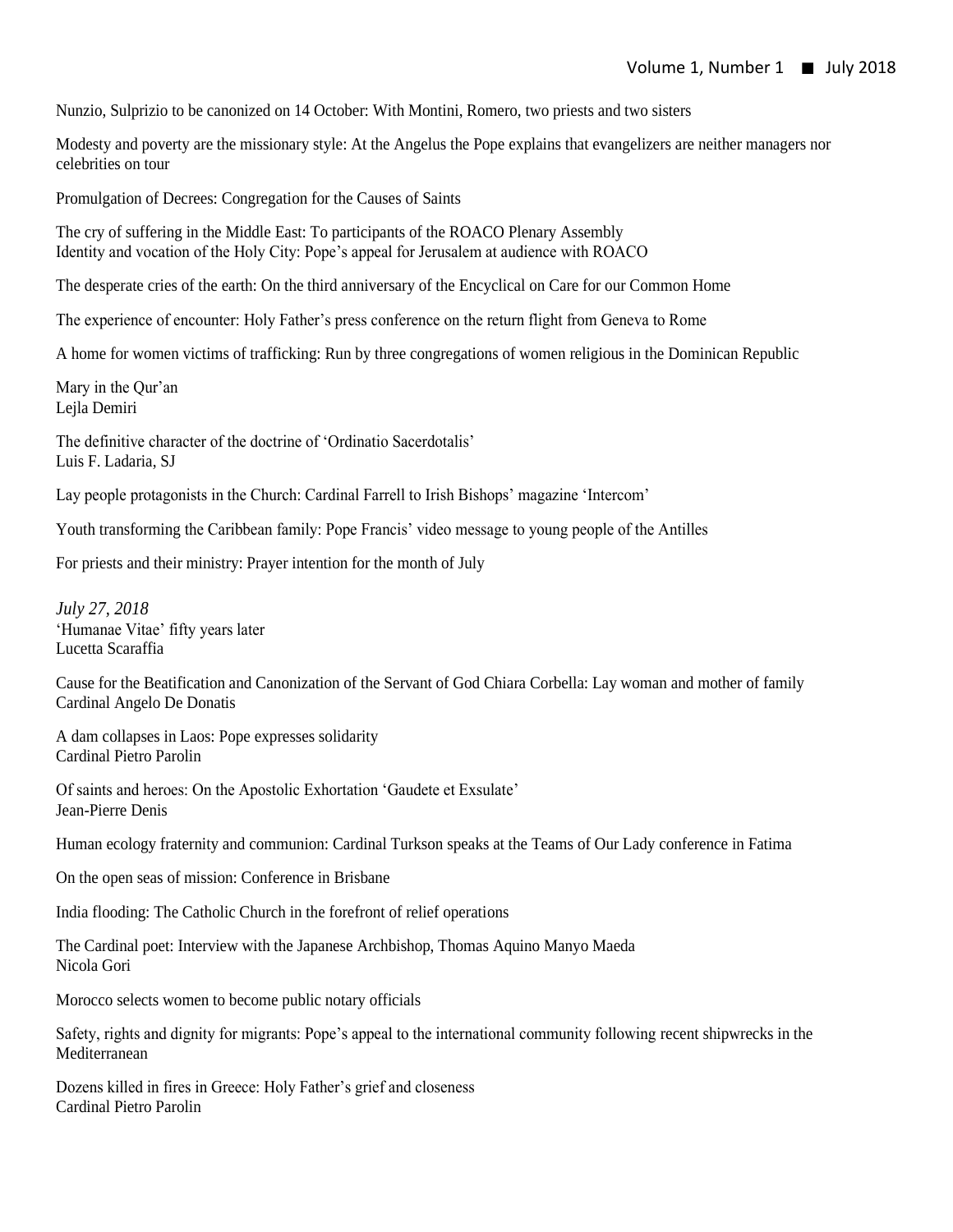### **New England Journal of Medicine**

*July 5, 2018* Perspective Primary Care and the Opioid-Overdose Crisis — Buprenorphine Myths and Realities S.E. Wakeman and M.L. Barnett

Moving Addiction Care to the Mainstream — Improving the Quality of Buprenorphine Treatment B. Saloner, K.B. Stoller, and G.C. Alexander

Will You Forgive Me for Saving You? T. McGowan

Methadone in Primary Care — One Small Step for Congress, One Giant Leap for Addiction Treatment J.H. Samet, M. Botticelli, and M. Bharel

Original Articles Patisiran, an RNAi Therapeutic, for Hereditary Transthyretin Amyloidosis D. Adams and Others

Inotersen Treatment for Patients with Hereditary Transthyretin Amyloidosis M.D. Benson and Others

Platelet Counts during Pregnancy J.A. Reese and Others

Oral Tecovirimat for the Treatment of Smallpox D.W. Grosenbach and Others

Cabozantinib in Patients with Advanced and Progressing Hepatocellular Carcinoma G.K. Abou-Alfa and Others

Review Article Frontiers in Medicine: Chimeric Antigen Receptor Therapy C.H. June and M. Sadelain

Clinical Implications of Basic Research Epigenetic Control of Interleukin-9 in Asthma C.M. Lloyd and J.A. Harker

Videos in Clinical Medicine Ultrasound-Guided Cannulation of the Subclavian Vein P.M. Schulman, N.S. Gerstein, M.J. Merkel, D.A. Braner, and K. Tegtmeyer

Images in Clinical Medicine Disseminated Cutaneous Blastomycosis B. Ladizinski and W. Piette

Chronic Occlusion of the Superior Vena Cava J. Carmo and A. Santos

Clinical Problem-Solving A Sickening Tale G. Lindenmayer, K. Hoggett, J. Burrow, D. Howard, and H. Falhammar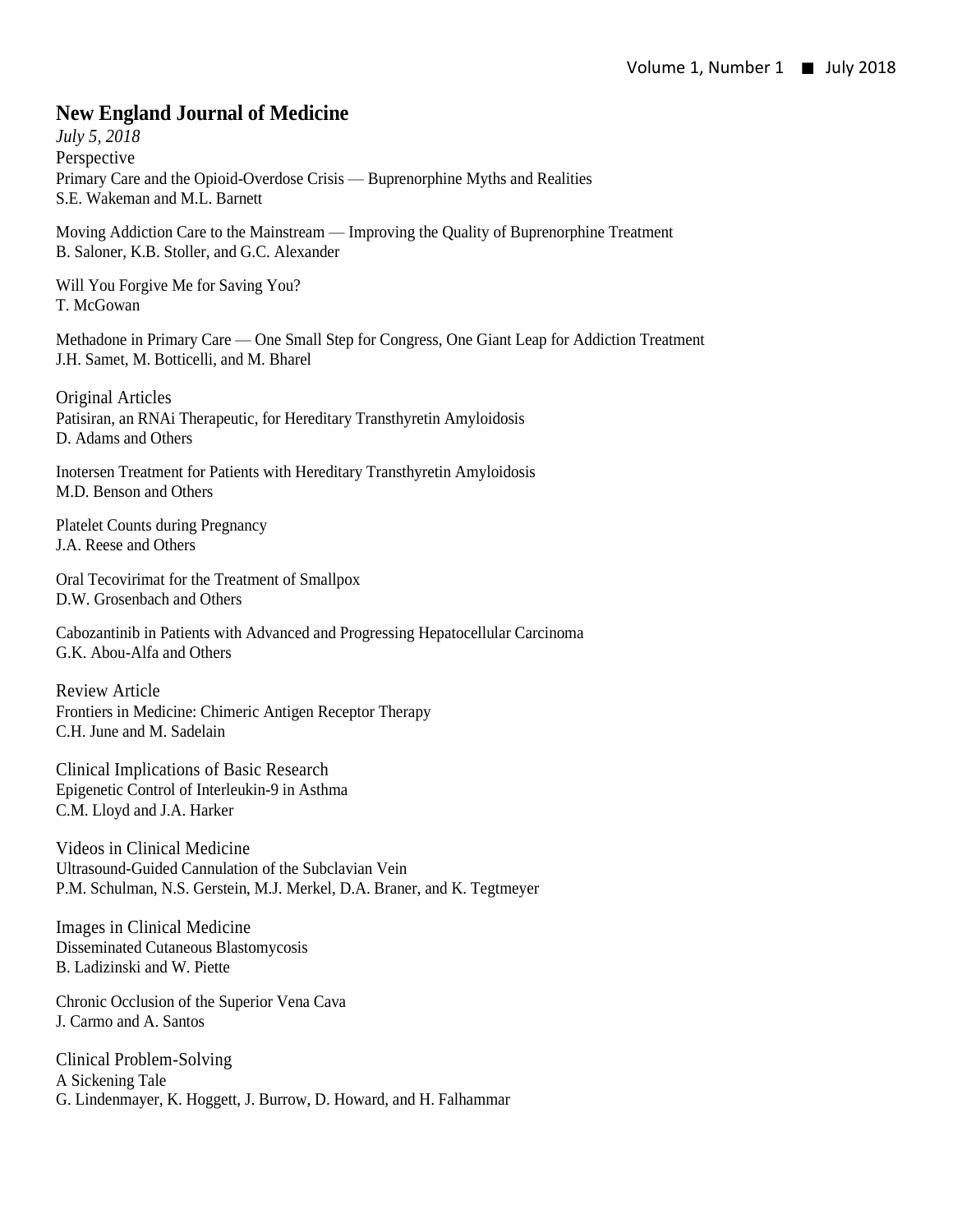**Editorials** Oligonucleotide Drugs for Transthyretin Amyloidosis J.N. Buxbaum

A Look Forward — The Frontiers in Medicine Series L. Caulley and Others

Correspondence F(ab′)2 Fragments to Overcome Daratumumab Interference in Transfusion Tests Immune Checkpoint Blockade in Advanced Renal-Cell Carcinoma Edoxaban for Cancer-Associated Venous Thromboembolism Primary Sjögren's Syndrome

*July 12, 2018* Perspective A Parallel Universe of Clinical Trials B. Lo

The Calorie-Labeling Saga — Federal Preemption and Delayed Implementation of Public Health Law J.P. Block

Medicaid's Path to Value-Based Reform J.M. Liao, B.D. Sommers, and A.S. Navathe

Stable, Don't Touch Nothing O. Amidi

Housing Immigrant Children — The Inhumanity of Constant Illumination C.A. Czeisler

The Suffering of Children F. Danaher

Original Articles Adjuvant Chemotherapy Guided by a 21-Gene Expression Assay in Breast Cancer J.A. Sparano and Others

Tailoring Adjuvant Endocrine Therapy for Premenopausal Breast Cancer P.A. Francis and Others

Prevention of M. tuberculosis Infection with H4:IC31 Vaccine or BCG Revaccination E. Nemes and Others

Recurrent Glioblastoma Treated with Recombinant Poliovirus A. Desjardins and Others

Special Article Mortality in Puerto Rico after Hurricane Maria N. Kishore and Others

Clinical Practice Chronic Limb-Threatening Ischemia A. Farber

Images in Clinical Medicine Echinococcal Cysts in the Liver G. Lembarki and N. El Benna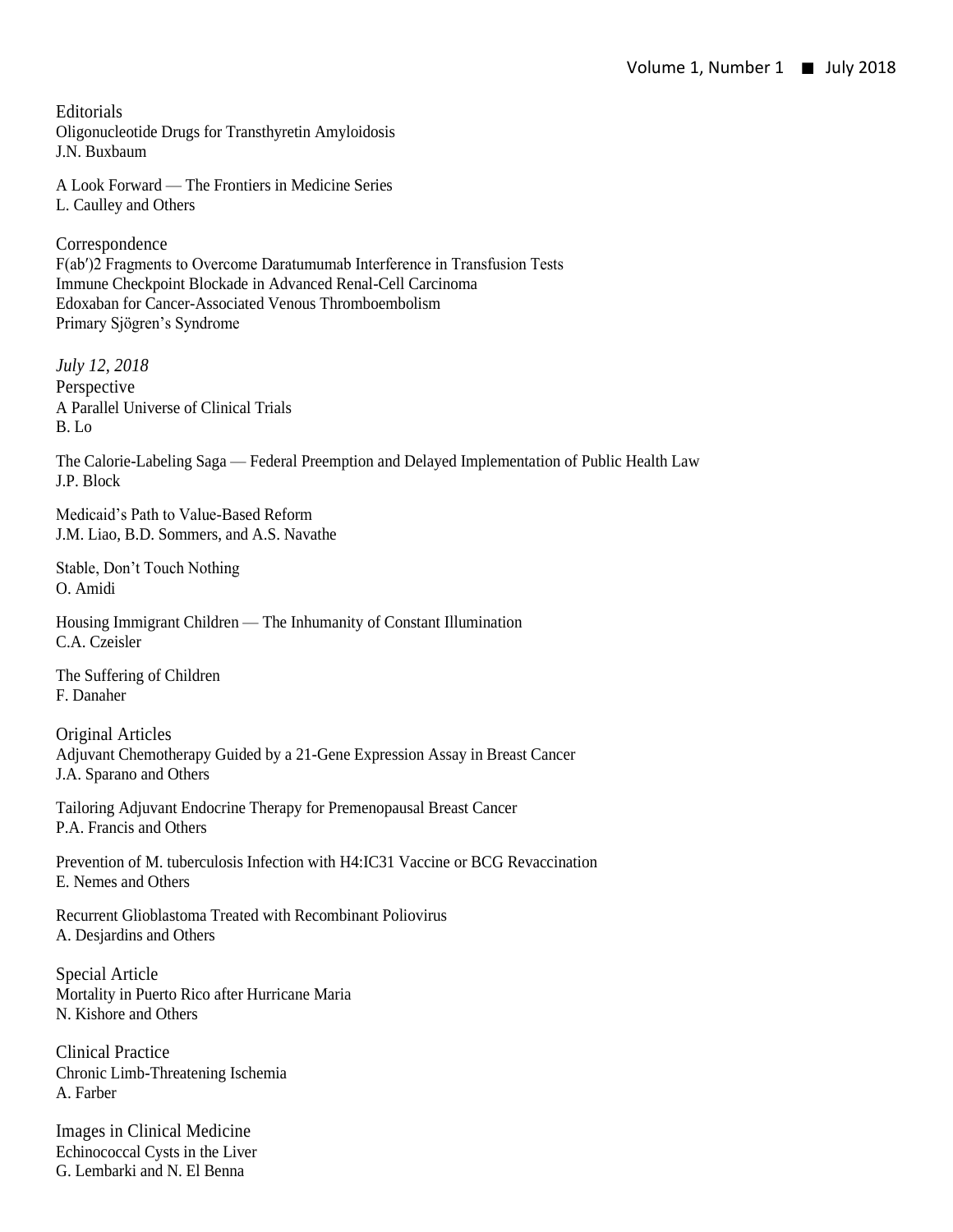Vertebral Hydatidosis M. Jacquier and L. Piroth

Case Records of The Massachusetts General Hospital Case 21-2018: A 61-Year-Old Man with Grandiosity, Impulsivity, and Decreased Sleep J.B. Taylor, L.M. Prager, N.V. Quijije, and P.W. Schaefer

Editorials TAILORing Adjuvant Systemic Therapy for Breast Cancer V. Stearns

Endocrine Adjuvant Therapy for Localized Breast Cancer M.E. Lippman

Exploiting Viruses to Treat Diseases D.L. Longo and L.R. Baden

Correspondence Oropharyngeal Tularemia from Freshly Pressed Grape Must A Trial of Blood-Pressure Reduction in Black Barbershops Stream of Consciousness

*July 19, 2018* Perspective The FDA and the Next Wave of Drug Abuse — Proactive Pharmacovigilance D.C. Throckmorton, S. Gottlieb, and J. Woodcock

Turning the Tables — The New European General Data Protection Regulation C.J. Haug

Twitter Tailwinds — Little Capsules of Gratitude L. Rosenbaum

The Inevitable Math behind Entitlement Reform M.E. Chernew and A.B. Frakt

Original Articles Clopidogrel and Aspirin in Acute Ischemic Stroke and High-Risk TIA S.C. Johnston and Others

A Phase 3 Trial of l-Glutamine in Sickle Cell Disease Y. Niihara and Others

Procalcitonin-Guided Use of Antibiotics for Lower Respiratory Tract Infection D.T. Huang and Others

Five-Year Outcomes with PCI Guided by Fractional Flow Reserve P. Xaplanteris and Others

Special Article Evaluation of Medicare's Bundled Payments Initiative for Medical Conditions K.E. Joynt Maddox, E.J. Orav, J. Zheng, and A.M. Epstein

Review Article Psychotic Disorders J.A. Lieberman and M.B. First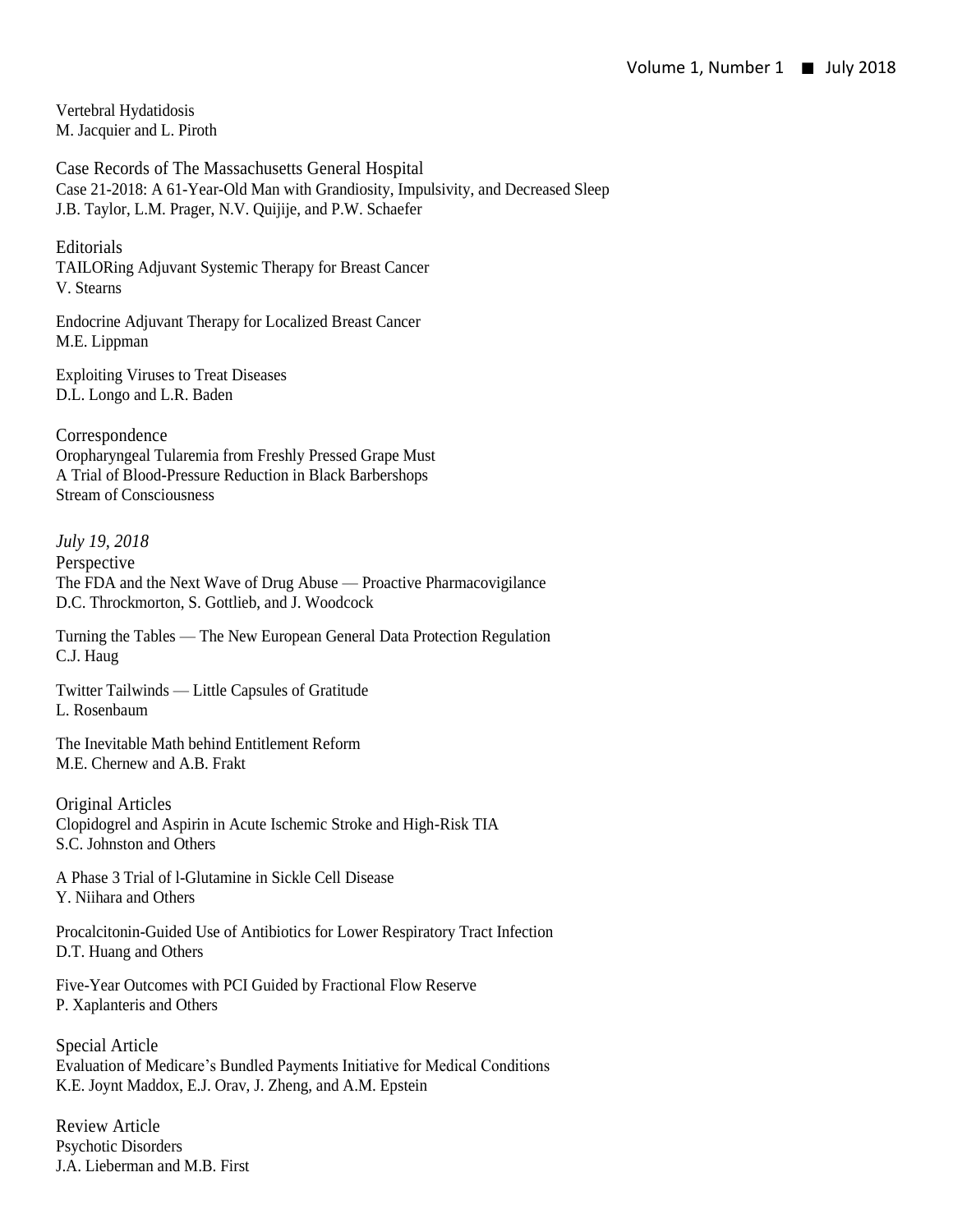Images in Clinical Medicine Cryptococcus neoformans Meningoencephalitis R. Recio and A. Perez-Ayala

Severe Mitral Stenosis T.F. Imran and E.H. Awtry

Case Records of the Massachusetts General Hospital Case 22-2018: A 64-Year-Old Man with Progressive Leg Weakness, Recurrent Falls, and Anemia S.E. Bennett, W.P. Schmitt, F.C. Stanford, and J.M. Baron

Editorials Antiplatelet Therapy after Ischemic Stroke or TIA J.C. Grotta

l-Glutamine and the Dawn of Combination Therapy for Sickle Cell Disease C.P. Minniti

Clinical Implications of Basic Research Tipping Clonal Hematopoiesis into Transformation S. Karlsson

Correspondence National Longitudinal Lesbian Family Study — Mental Health of Adult Offspring Duty-Hour Flexibility Trial in Internal Medicine The IRAC Perspective on Colorectal Cancer Screening

*July 26, 2018* Perspective Trolleyology and the Dengue Vaccine Dilemma L. Rosenbaum

Self-Insured Employers — The Payment-Reform Wild Card R.E. Mechanic and R.S. Galvin

Saving Thyroids — Overtreatment of Small Papillary Cancers H.G. Welch and G.M. Doherty

A Cup of Coffee C.M. McNeil

Review Article Update on Keratinocyte Carcinomas K.S. Nehal and C.K. Bichakjian

Images in Clinical Medicine Vibrio vulnificus Infection J. Park and C.-S. Lee

Pyoderma Gangrenosum in Ulcerative Colitis G. Perricone and M. Vangeli

Original Articles Effect of Dengue Serostatus on Dengue Vaccine Safety and Efficacy S. Sridhar and Others